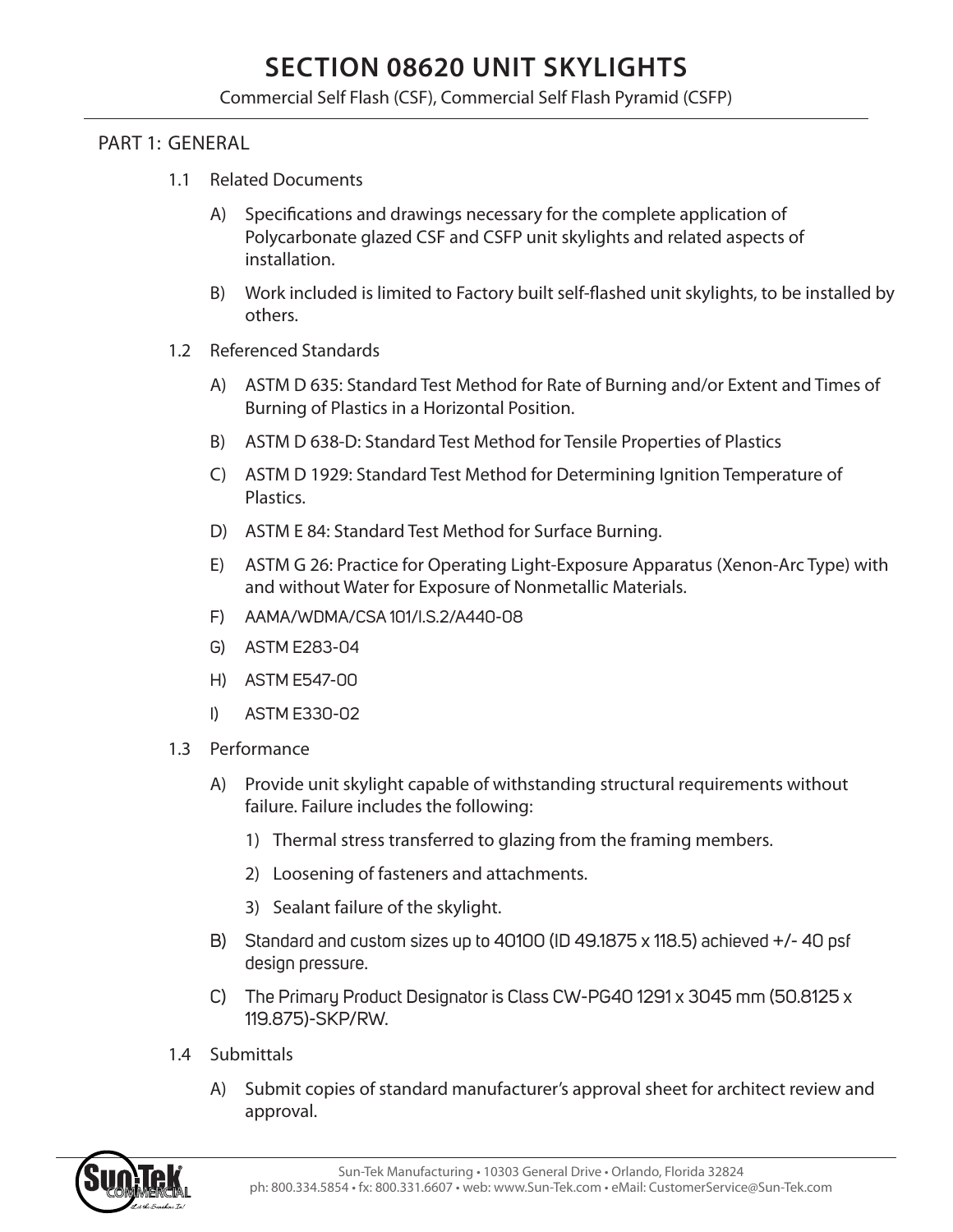1.5 Warranty

- A) General: The warranties expressed in this section cover the skylights provided by Sun-Tek Mfg. only.
- B) Skylight warranty: Provide written warranty against material and workmanship defects. Defect is defined as uncontrolled water leakage or abnormal aging and deterioration for a period of five (5) years from the date of installation.

### PART 2: PRODUCTS

- 2.1 Manufactures
	- A) Manufacturers: Shall be subject to compliance with requirements; provide products by the following or approved substitute.
		- 1) Sun-Tek Manufacturing, Inc. 10303 General Dr Orlando, Fl 32824
	- B) Substitutions: Manufacturers shall not be considered without prior approval, in writing, no later than ten (10) calendar days before bid. Substitute manufactures must have a minimum fifteen (15) years' experience in the design and manufacture of skylights, must have similar complexity of projects completed within the past five (5) years and must submit specifications and drawings for Architect review.
- 2.2 Materials
	- A) Extruded aluminum retaining angle.
		- 1) Aluminum retaining angle shall be fabricated from 6063-T5 aluminum with a minimum thickness of .060 inch. All corners shall be miter cut and welded using the TIG welding process.
	- B) Aluminum inner frame.
		- 1) Extruded aluminum inner frame with integral condensation gutter. Extruded aluminum inner frame shall be fabricated from 6063-T5 aluminum with a minimum thickness of .070 inch. All corners shall be miter cut and welded using the TIG welding process.
		- 2) Extruded aluminum inner frame with integral condensation gutter separated from glazing by santoprene gasket. Inner frame shall have weep holes for drainage to the exterior.
		- 3) Curb fabricated from 5052H32 sheet aluminum of .050 thickness.
	- C) Plastic Sheet
		- 1) Polycarbonate monolithic, formable, transparent or translucent sheets with good weather resistance and excellent impact resistance.
		- 2) Single dome application, outer dome .118 minimum thickness unless otherwise specified by architect.
		- 3) Double dome application, outer dome .118 thickness unless otherwise specified by architect. Inner dome of .080 minimum thickness.
		- 4) Single and double dome applications, the domes shall extend, vertically downward, over the exterior side of the inner frame to a minimum of one (1)

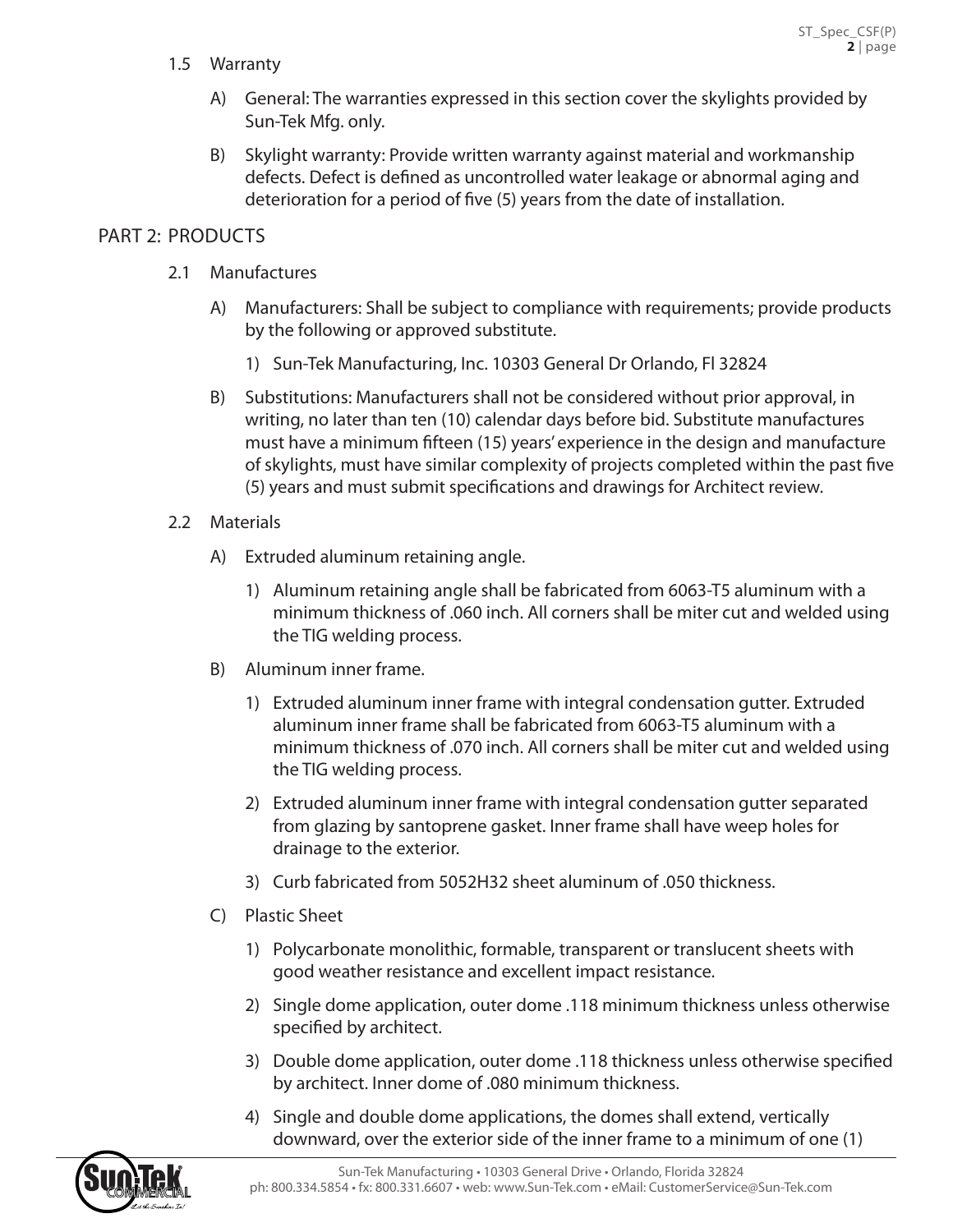inch.

- 5) Outer and inner dome shall be sealed together with silicone.
- 6) Outer and inner dome meet the following:
	- i) ASTM D 635
	- ii) ASTM D 638
	- iii) ASTM D 1929
	- iv) ASTM E 84
	- v) ASTM G 26
- D) Fasteners
	- 1) The Exterior aluminum extruded retaining angle, outer dome, and inner dome (in double dome applications) and extruded aluminum inner frame, for both CSF and CSFP shall be fastened together by 0.1875 diameter aluminum rivets with aluminum washer. The dome and both external and interior ring shall be attached to the curb using zinc electroplated #10 x 1 ¼ inch Tek point screw. All fasteners used for securing the skylight to the structure shall be provided by others.
- 2.3 Plastic Skylight Assemblies
	- A) General: Factory assembled self-flashed unit skylight consisting polycarbonate glazing with extruded aluminum outer and inner frames attached to curb with integral 3 inch flange, unless specified differently.
	- B) Products: CSF (commercial self-flashed) and CSFP (commercial self-flashed pyramid)
	- C) Curbs height shall be 6", 9" or 12" unless otherwise specified.
	- D) All unit skylights to be factory assembled and factory glazed.
	- E) Condensation control: All units shall have integral condensation gutters that drain to the exterior.
	- F) Size: See schedule.
	- G) Glazing: Polycarbonate outer dome minimum 0.118 thickness. Inner dome polycarbonate dome minimum 0.080 thickness.
	- H) Tint: Outer and inner domes; Transparent Bronze, Clear, translucent White or other specified by architect.
	- I) Curbs: Made by others.
- 2.4 Aluminum Finishes
	- A) Mill Finish: Standard Mill finish unless specified.

## PART 3: INSTALLATION

3.1 Site Inspection: The installation opening shall be verified to the drawing, with the installer present. Installation work shall not proceed until corrections have been made or written authorization is given to proceed.